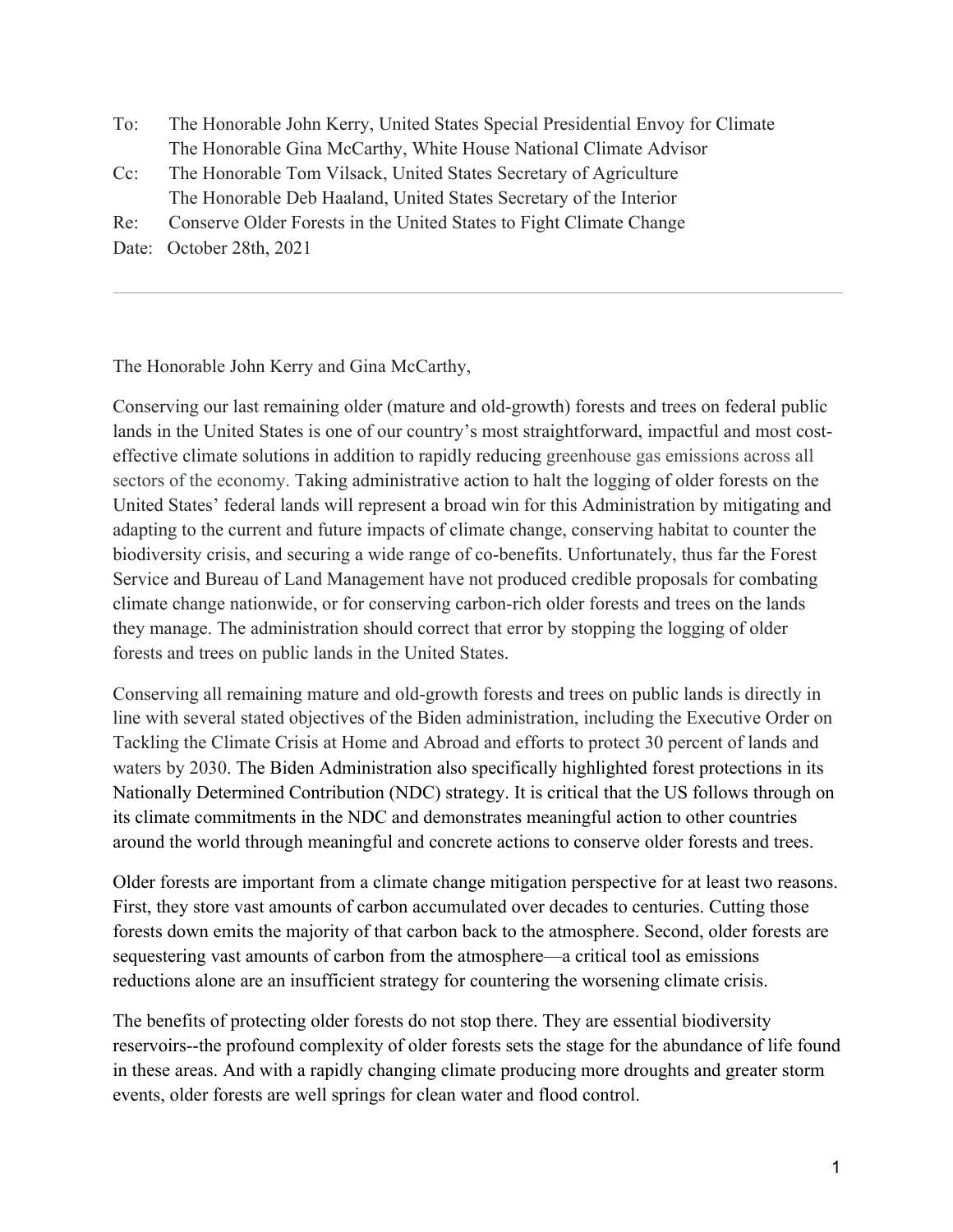This summer, the Biden administration announced that it would halt large-scale old-growth logging in the Tongass National Forest. While a critical protective step, additional action is urgently needed to both expand older forest and tree protections across the United States and to ensure that the protections are enduring for the benefit of this and future generations. Instead of protecting older forests and trees, the Forest Service and Bureau of Land Management have advanced controversial and problematic recommendations to intensively log public forests in the hopes of storing carbon in short-lived wood products. But comprehensive carbon accounting and numerous recent scientific publications do not support this narrative — it is clear that storing and sequestering carbon on the landscape is a far more effective strategy.

Unlike many other developed nations, the United States still has significant amounts of carbonrich older forests and trees that can be drafted into the fight to address the climate and biodiversity crises. As the United States enters the international climate conference in Glasgow this November, it is vital that the Administration demonstrate leadership and restore US credibility through significant, effective climate actions. It is not enough to simply pressure developing countries on older forest and rainforest protections — the US must take meaningful action to conserve and restore carbon-rich forests and trees across all our forest types here at home. We strongly urge President Biden to take administrative action to halt the logging of older forests and trees on public lands in the United States, and to ensure federal agencies work to recover these carbon rich landscapes for their climate, biodiversity, and watershed benefits to our nation.

Sincerely,

| Patricia Hine                    | David Perk                    |
|----------------------------------|-------------------------------|
| President                        | Leadership Team               |
| 350 Eugene                       | 350 Seattle                   |
|                                  |                               |
| <b>Susan Purser</b>              | Brenna Bell                   |
| Coordinator                      | <b>Forest Climate Manager</b> |
| 350 Massachusetts Berkshire Node | 350PDX                        |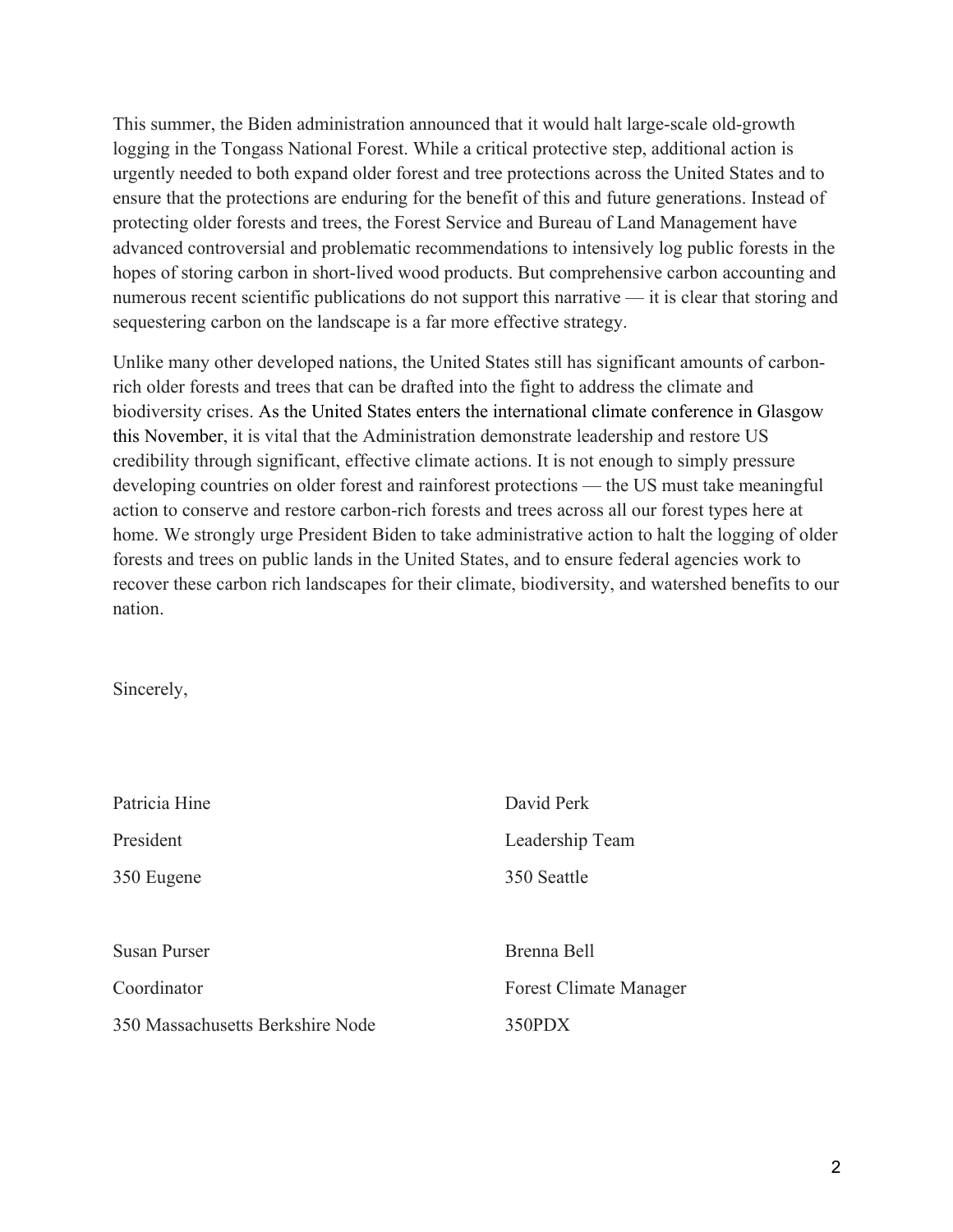| Dave Toler                                                                | Lisa Arkin                                          |
|---------------------------------------------------------------------------|-----------------------------------------------------|
| Founder                                                                   | <b>Executive Director</b>                           |
| <b>Advocates for Forest Carbon</b>                                        | <b>Beyond Toxics</b>                                |
|                                                                           |                                                     |
| Becky Knight                                                              | Alexey Zimenko                                      |
| President                                                                 | Director General                                    |
| Alaska Rainforest Defenders                                               | <b>Biodiversity Conservation Center</b>             |
|                                                                           |                                                     |
| Leah Donahey                                                              | Paula Hood                                          |
| Legislative Director                                                      | Co-Director                                         |
| Alaska Wilderness League                                                  | <b>Blue Mountains Biodiversity Project</b>          |
|                                                                           |                                                     |
| Marcia Stout                                                              | Pam Conley                                          |
| Co-leader                                                                 | Leader                                              |
| Aldo's Silver City Broadband of Great Old<br><b>Broads for Wilderness</b> | Boise Chapter of Great Old Broads for<br>Wilderness |
|                                                                           |                                                     |
| David Moryc                                                               | Chris Morrill                                       |
| <b>Senior Director</b>                                                    | <b>Executive Director</b>                           |
| <b>American Rivers</b>                                                    | California Wilderness Coalition                     |
|                                                                           |                                                     |
| Luke Ruediger                                                             | Molly Whitney                                       |
| <b>Executive Director</b>                                                 | <b>Executive Director</b>                           |
| Applegate Neighborhood Network                                            | <b>Cascade Forest Conservancy</b>                   |
|                                                                           |                                                     |
| Heather Cantino                                                           | Rebecca White                                       |
| <b>Steering Committee Chair</b>                                           | <b>Wildlands Director</b>                           |
| Athens County's Future Action Network                                     | Cascadia Wildlands                                  |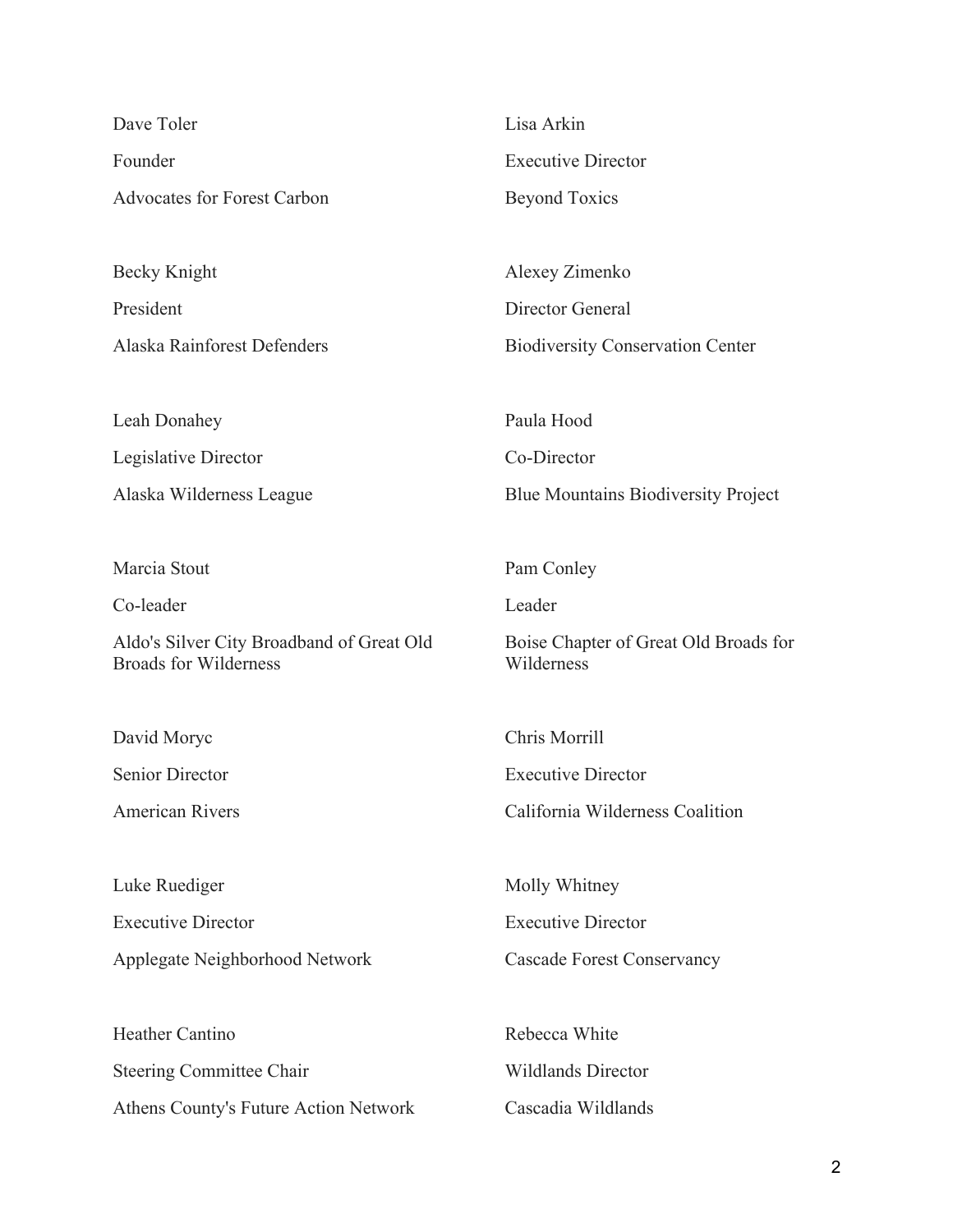Nicole Hayler Executive Director Chattooga Conservancy

Bonnie McKinlay Core Team Member CedarAction

Randi Spivak Public Lands Program Director Center for Biological Diversity

Mary Fleischmann CO-leader Central Oregon Bitter Brush Broads

Catherine Murray **Director** Cherokee Forest Voices

Tammy Domike Community Organizer Citizens for a Clean Harbor

Dave Werntz Science and Conservation Director Conservation Northwest

Lauren McCain Senior Federal Lands Policy Analyst Defenders of Wildlife

Theona Vyvial President Desert Rivers Audubon Society

Vicki Weeks Georgia State Coordinator Dogwood Alliance

Michael Browning Chair Eagle Summit Wilderness Alliance

Mary Gutierrez **Director** Earth Action, Inc.

Blaine Miller-McFeeley Senior Legislative Representative Earthjustice

Bruce Gordon President Ecoflight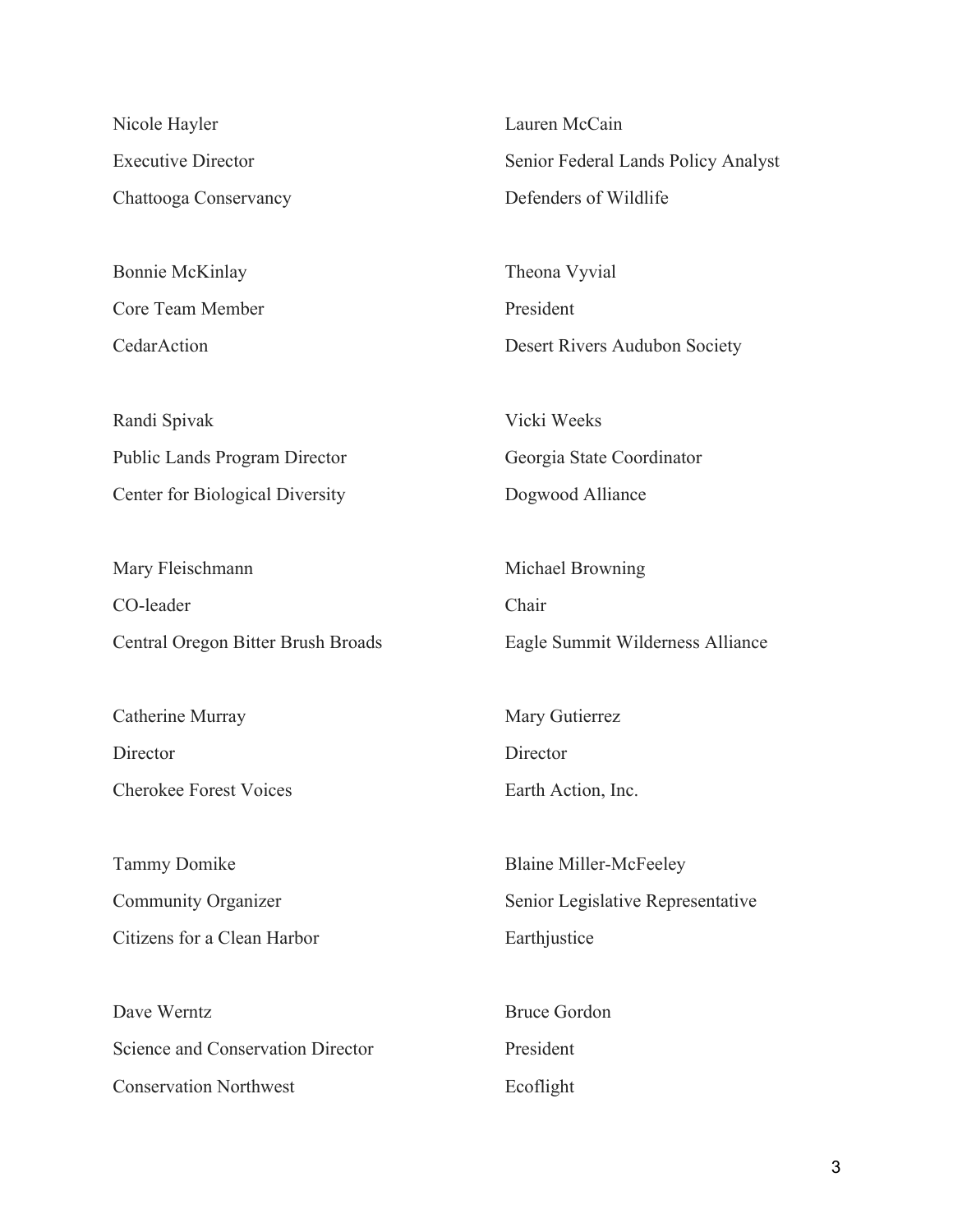| <b>Tara Thornton Deputy</b>                                                                          | Timothy Ingalsbee, Ph.D.                                                    |
|------------------------------------------------------------------------------------------------------|-----------------------------------------------------------------------------|
| Director                                                                                             | <b>Executive Director</b>                                                   |
| <b>Endangered Species Coalition</b>                                                                  | Firefighters United for Safety, Ethics, and<br>Ecology (FUSEE)              |
| Ellen Montgomery<br>Public Lands Campaign Director<br><b>Environment America</b>                     | Will Harlan<br><b>Executive Director</b><br><b>Forest Keeper</b>            |
| Patrick Kelly-Fischer                                                                                | Cristina Hubbard                                                            |
| <b>Board Secretary</b><br><b>Environmental Action</b>                                                | <b>Executive Director</b><br>Forest Web                                     |
| <b>Catherine Thomasson</b><br>Chair<br>Environmental Caucus of the DPO                               | Robert T. Leverett<br>President<br>Friends of Mohawk Trail State Forest     |
| Ann Mesnikoff<br><b>Federal Legislative Director</b><br>Environmental Law & Policy Center            | Michele Dieterich<br><b>Steering Committee</b><br>Friends of the Bitterroot |
| Thomas Wheeler<br><b>Executive Director</b><br><b>Environmental Protection Information</b><br>Center | Jeff Juel<br>Montana Policy Director<br>Friends of the Clearwater           |
| Diane Meisenhelter                                                                                   | Alicia Hamann                                                               |
| Member                                                                                               | <b>Executive Director</b>                                                   |
| <b>Extinction Rebellion PDX</b>                                                                      | Friends of the Eel River                                                    |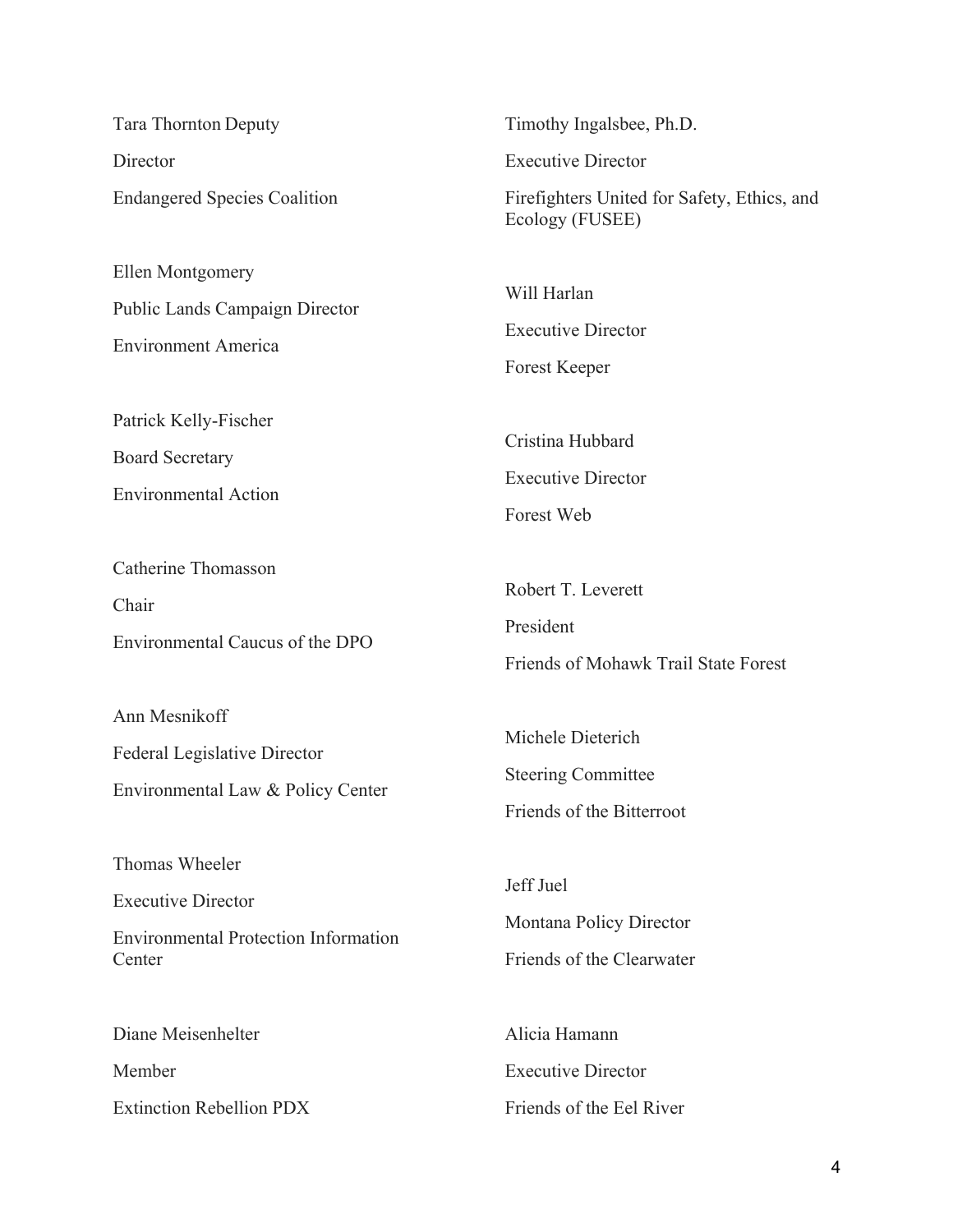| <b>Clinton Nagel</b>                                                                                           | Darlene Chirman                                                                         |
|----------------------------------------------------------------------------------------------------------------|-----------------------------------------------------------------------------------------|
| President                                                                                                      | Leadership team member                                                                  |
| Gallatin Wildlife Association                                                                                  | Great Old Broads for Wilderness, Cascade<br>Volcano Chapter                             |
| Joseph Scalia III, Psya.D.<br>President<br>Gallatin Yellowstone Wilderness Alliance                            | Amy Moas, Ph.D.<br>Senior Climate Campaigner                                            |
|                                                                                                                | Greenpeace USA                                                                          |
| J.D. McCrary<br><b>Executive Director</b><br>Georgia ForestWatch                                               | Ellen Moyer, Ph.D.<br>Principal<br>Greenvironment, LLC                                  |
| Dr. Stephen C. Frantz<br>Research Pathobiologist/Principal<br>Global Environmental Options                     | Patrice Mutchnick<br>Director<br>Heart of the Gila                                      |
| <b>Felice Pace</b><br>Coordinator<br><b>Grazing Reform Project</b>                                             | Matt Reed<br><b>Public Lands Director</b><br><b>High Country Conservation Advocates</b> |
| <b>Shelley Silbert</b><br><b>Executive Director</b><br><b>Great Old Broads for Wilderness</b><br>Nancy Working | Sue Craig<br>Facilitator<br>InterfaithEarthkeepers Eugene/Springfield                   |
|                                                                                                                |                                                                                         |

Great Old Broads for Wilderness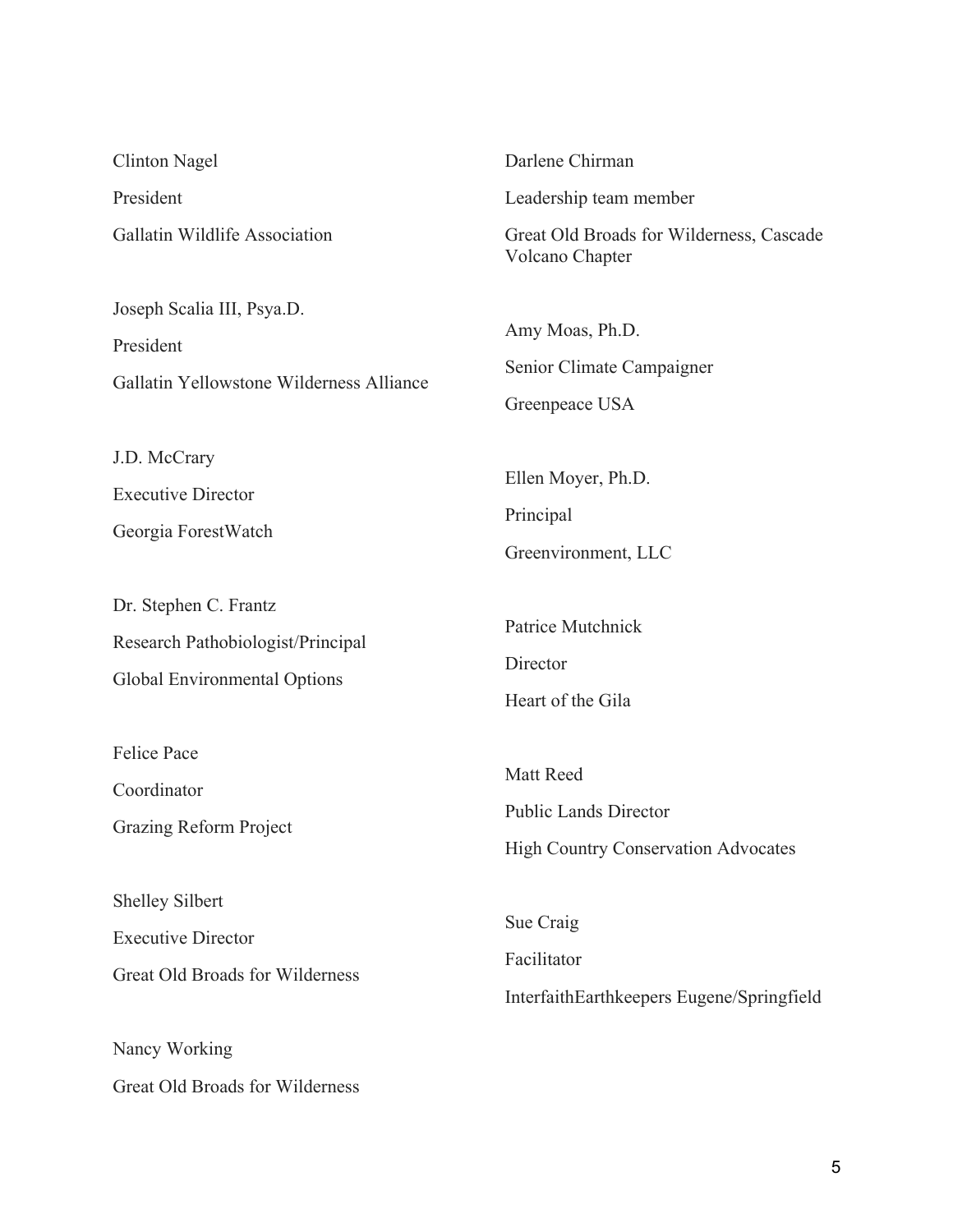| Douglas Harr                                            | Chris Sacca                                                   |
|---------------------------------------------------------|---------------------------------------------------------------|
| President                                               | Founder and Chairman                                          |
| Iowa Audubon                                            | Lowercarbon Capital                                           |
|                                                         |                                                               |
| MarieClaire Egbert                                      | Fred Snow                                                     |
| Campaign & Communications Director                      | President                                                     |
| John Muir Project of Earth Island Institute             | Maine Association of Conservation<br>Commissions              |
| Ashley Lipscomb                                         |                                                               |
| Director                                                | Eliza Donoghue                                                |
| Kentucky Heartwood                                      | Director of Advocacy                                          |
|                                                         | Maine Audubon                                                 |
| Kimberly Baker                                          |                                                               |
| <b>Executive Director</b>                               | <b>Heather Spalding</b>                                       |
| <b>Klamath Forest Alliance</b>                          | Deputy Director                                               |
|                                                         | Maine Organic Farmers and Gardeners<br>Association            |
| Joseph Vaile                                            |                                                               |
| <b>Climate Director</b>                                 | Jill Linzee                                                   |
| Klamath-Siskiyou Wildlands Center                       | Co-Chair, Climate Change Issue Group                          |
| Michael Gaskill                                         | Maine Unitarian Universalist State<br><b>Advocacy Network</b> |
| Chair                                                   |                                                               |
| <b>Lincoln County Democratic Executive</b><br>Committee | Julianne Gale                                                 |
|                                                         | Co-Founder                                                    |
|                                                         | <b>Mason County Climate Justice</b>                           |
| <b>Bryant Baker</b>                                     |                                                               |
| <b>Conservation Director</b>                            |                                                               |
| Los Padres ForestWatch                                  |                                                               |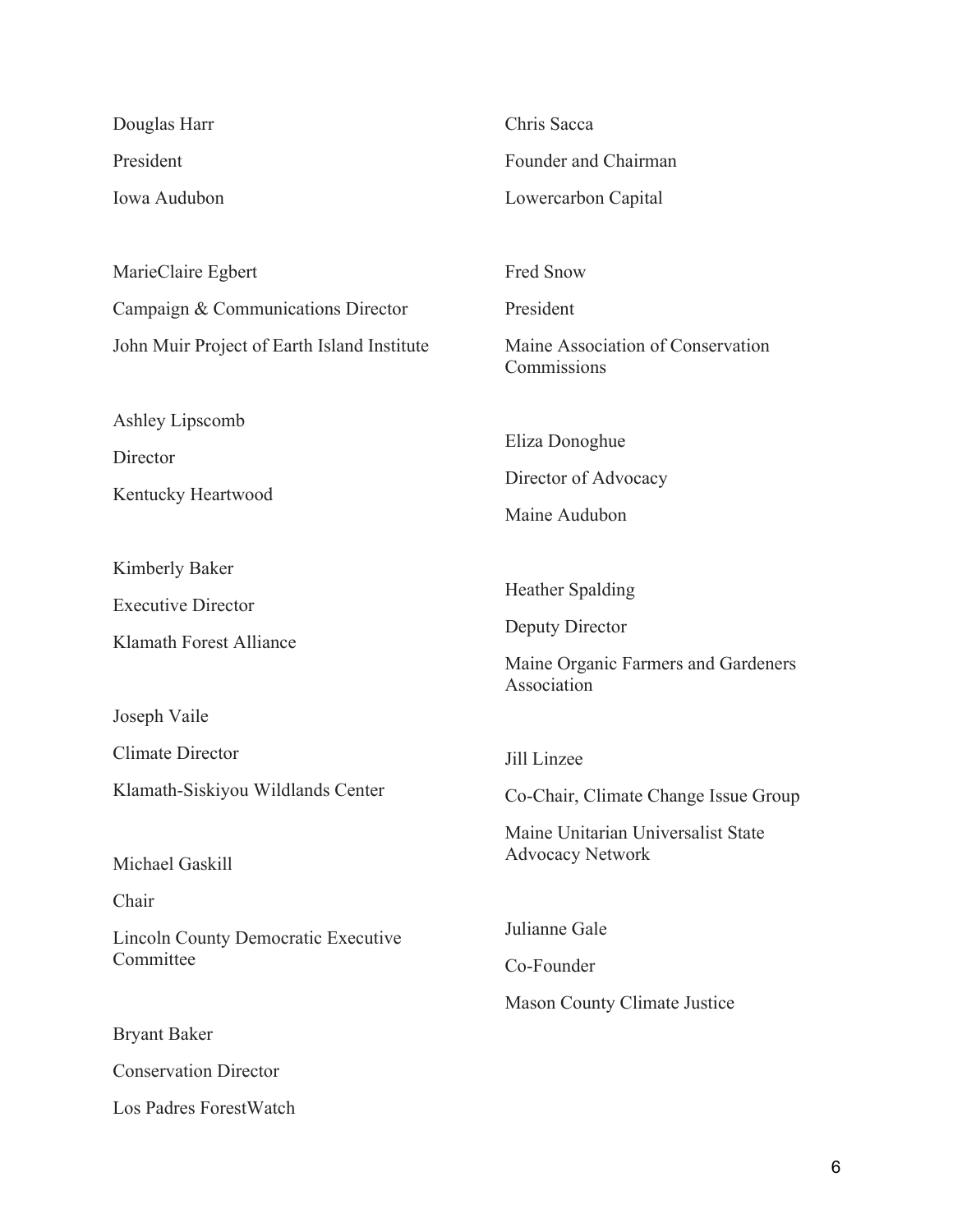| Chris Matera                      | Mark Allison                                     |
|-----------------------------------|--------------------------------------------------|
| Founder                           | <b>Executive Director</b>                        |
| <b>Massachusetts Forest Watch</b> | New Mexico Wild                                  |
|                                   |                                                  |
| Rand Schenck                      | Sue Sullivan                                     |
| Member                            | teacher/parent                                   |
| Metro Climate Action Team         | <b>NHS Enviromental Club</b>                     |
|                                   |                                                  |
| Josh Kelly                        | Kay Hawklee                                      |
| <b>Public Lands Biologist</b>     | President                                        |
| MountainTrue                      | Northern Arizona Audubon Society                 |
|                                   |                                                  |
| <b>Tracy Farwell</b>              | Joan Maloof                                      |
| Chair, Climate Action Team        | <b>Executive Director</b>                        |
| Multnomah County Dems Community   | Old-Growth Forest Network                        |
| Action                            |                                                  |
|                                   | John Bridge                                      |
| <b>Garett Rose</b>                | <b>Board of Trustees President</b>               |
| <b>Staff Attorney</b>             | <b>Olympic Park Advocates</b>                    |
| Natural Resources Defense Council |                                                  |
|                                   | Julia DeGraw Coalition                           |
| Thomas Jervis                     | Director<br>Oregon League of Conservation Voters |
| President                         |                                                  |
| New Mexico Audubon Council        |                                                  |

Oscar Simpson

New Mexico Sportsmen

State Chair

Steve Pedery Conservation Director Oregon Wild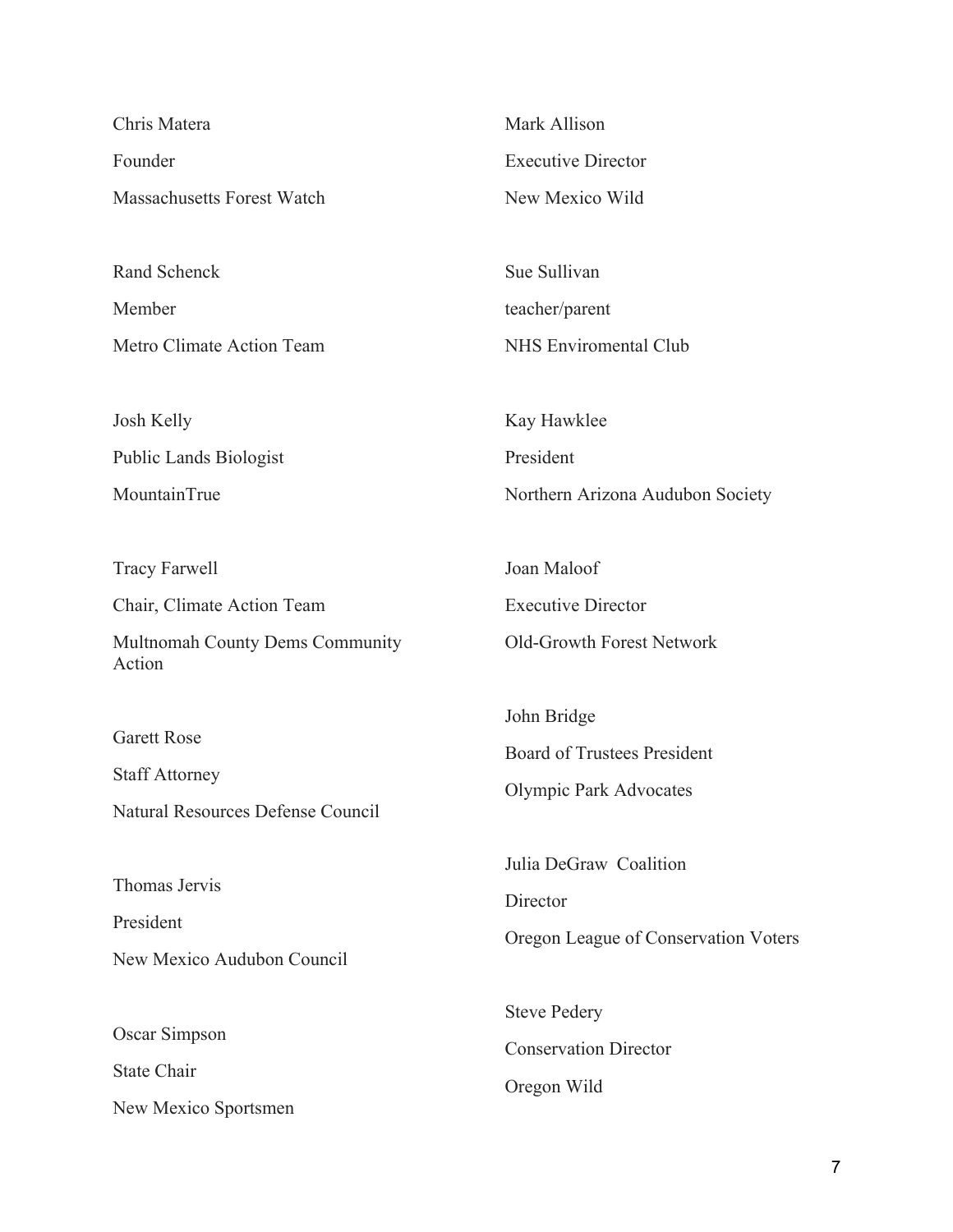Lindsey Berk Co-founder Origins of Food

Mary Booth **Director** Partnership for Policy Integrity

Kathy Johnson Forest Practices Chair Pilchuck Audubon Society

Sharon Arnold

Conservation Chair

Prescott Audubon Society

David Alba

State Chapter Leader

Progressive Democrats of America, Oregon Chapter

Robert K. Musil, Ph.D., M.P.H.

President & CEO

Rachel Carson Council

Oscar Simpson Public Lands Chair Rio Grande Indivisible, NM Alison Gallensky Principal Conservation Geographer Rocky Mountain Wild

Jimbo Buickerood Lands and Forest Protection Program Manager

San Juan Citizens Alliance

Christine Canaly

**Director** 

San Luis Valley Ecosystem Council

Kirin Kennedy Deputy Legislative Director Sierra Club

Andrea Feniger Chapter Director Sierra Club Alaska

Susan Britting Executive Director Sierra Forest Legacy

Dave Willis Chair Soda Mountain Wilderness Council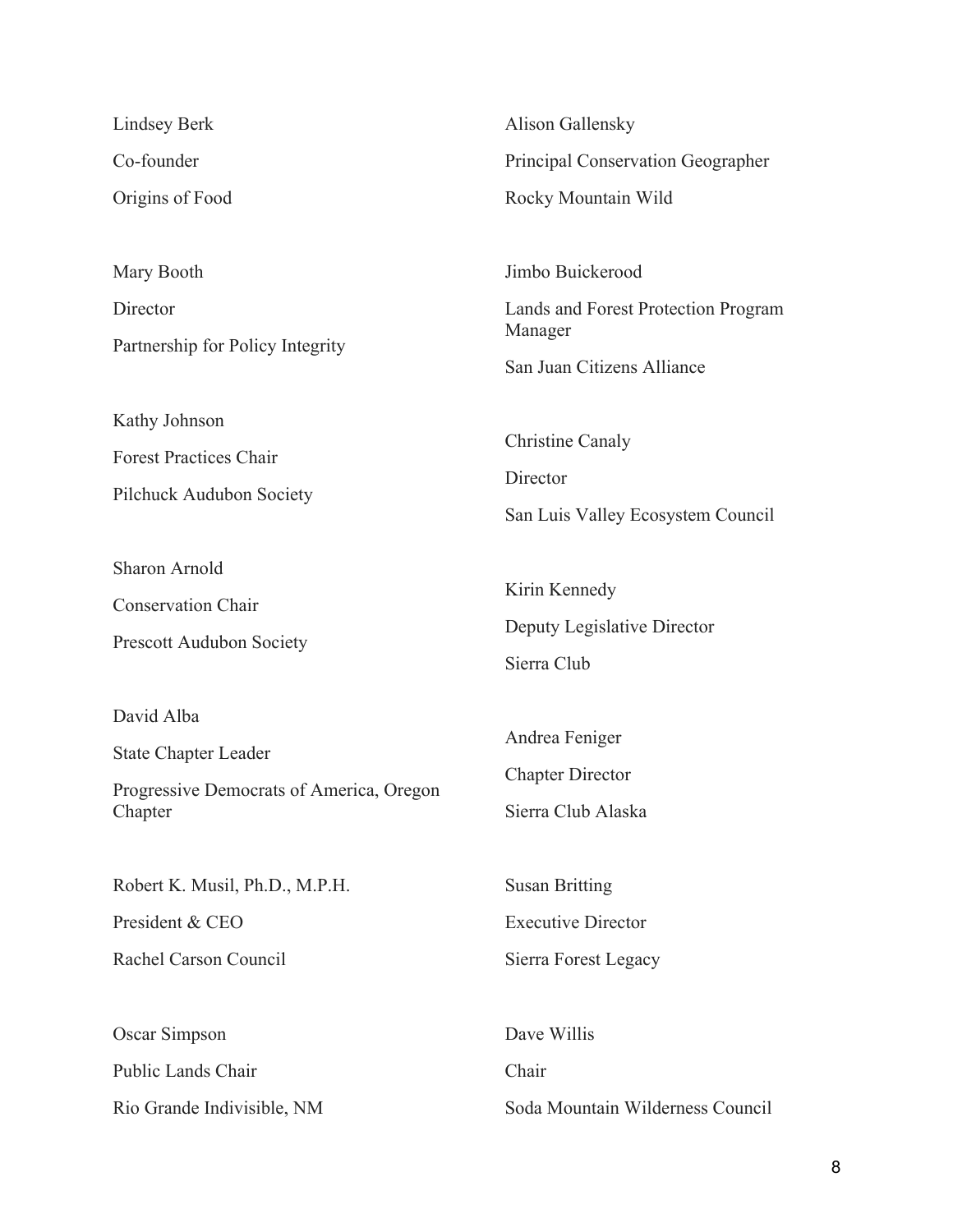| <b>Stanley Petrowski</b>                                                                                 | Matt Stevenson                                          |
|----------------------------------------------------------------------------------------------------------|---------------------------------------------------------|
| President/Director                                                                                       | Forest Team Lead                                        |
| South Umpqua Rural Community<br>Partnership                                                              | Sunrise PDX                                             |
| Chiara D'Angelo<br><b>Tongass Forest Program Manager</b><br><b>Southeast Alaska Conservation Council</b> | Don Ogden<br>Producer/Co-host<br>The Enviro Show        |
| Sam Evans<br>Leader of National Forests and Parks<br>Program                                             | Jason Kahn<br>Vice President<br>The Rewilding Institute |
| Southern Environmental Law Center                                                                        |                                                         |
|                                                                                                          | Sam Hitt                                                |
| Alan Journet                                                                                             | President                                               |
| Co-facilitator                                                                                           | The Santa Fe Forest Coalition                           |
| Southern Oregon Climate Action Now                                                                       |                                                         |
|                                                                                                          | Liza Crosse                                             |
| <b>Zack Porter</b>                                                                                       | Representative/Facilitator                              |
| Director                                                                                                 | The Siskiyou Crest Coalition                            |
| <b>Standing Trees</b>                                                                                    |                                                         |
|                                                                                                          | <b>Josh Hicks</b>                                       |
| Mark Nelson                                                                                              | Senior Campaign Manager                                 |
| Founding member                                                                                          | The Wilderness Society                                  |
| <b>Standing Trees Vermont</b>                                                                            |                                                         |
|                                                                                                          | Cindy Haws                                              |
|                                                                                                          | President                                               |
|                                                                                                          | Umpqua Natural Leadership Science Hub                   |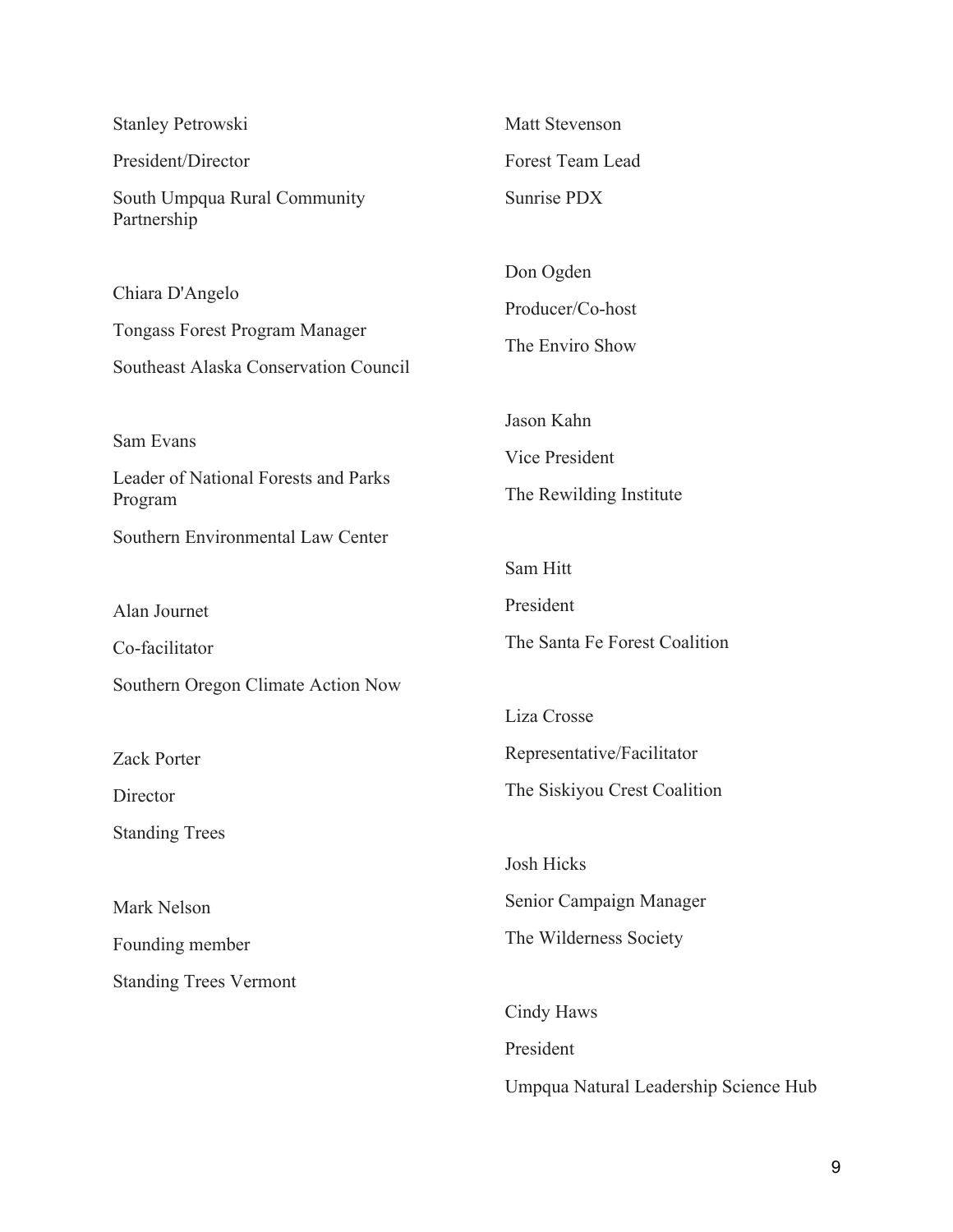| Angela Jensen                           | Thomas Hollender                                                       |
|-----------------------------------------|------------------------------------------------------------------------|
| Conservation/ Legal Director            | President                                                              |
| Umpqua Watersheds                       | White Mountain Conservation League                                     |
|                                         |                                                                        |
| Dr Susan Leopold                        | Maggie Johnston                                                        |
| <b>Executive director</b>               | <b>Executive Director</b>                                              |
| <b>United Plant Savers</b>              | Wild Alabama                                                           |
|                                         |                                                                        |
| Donna Stevens                           | Marla Fox                                                              |
| <b>Executive Director</b>               | <b>Staff Attorney</b>                                                  |
| <b>Upper Gila Watershed Alliance</b>    | <b>WildEarth Guardians</b>                                             |
|                                         |                                                                        |
| Mark Miller                             | Dominick DellaSala, Ph. D                                              |
| <b>Executive Director</b>               | <b>Chief Scientist</b>                                                 |
| Virginia Wilderness Committee           | Wild Heritage, a project of Earth Island<br>Institute                  |
| Laurel Facey                            |                                                                        |
| Secretary                               | Sam Hitt                                                               |
| <b>Wendell State Forest Alliance</b>    | Founder                                                                |
|                                         | Wild Watershed                                                         |
| <b>Susan Jane Brown</b>                 |                                                                        |
| Wildlands Program Director & Staff      | Chandra LeGue                                                          |
| Attorney                                | Leadership Team member                                                 |
| <b>Western Environmental Law Center</b> | Willamette Valley Broadband, Great Old<br><b>Broads for Wilderness</b> |
| Mary Williams                           |                                                                        |
| President                               |                                                                        |
| White Mountain Audubon Society          |                                                                        |